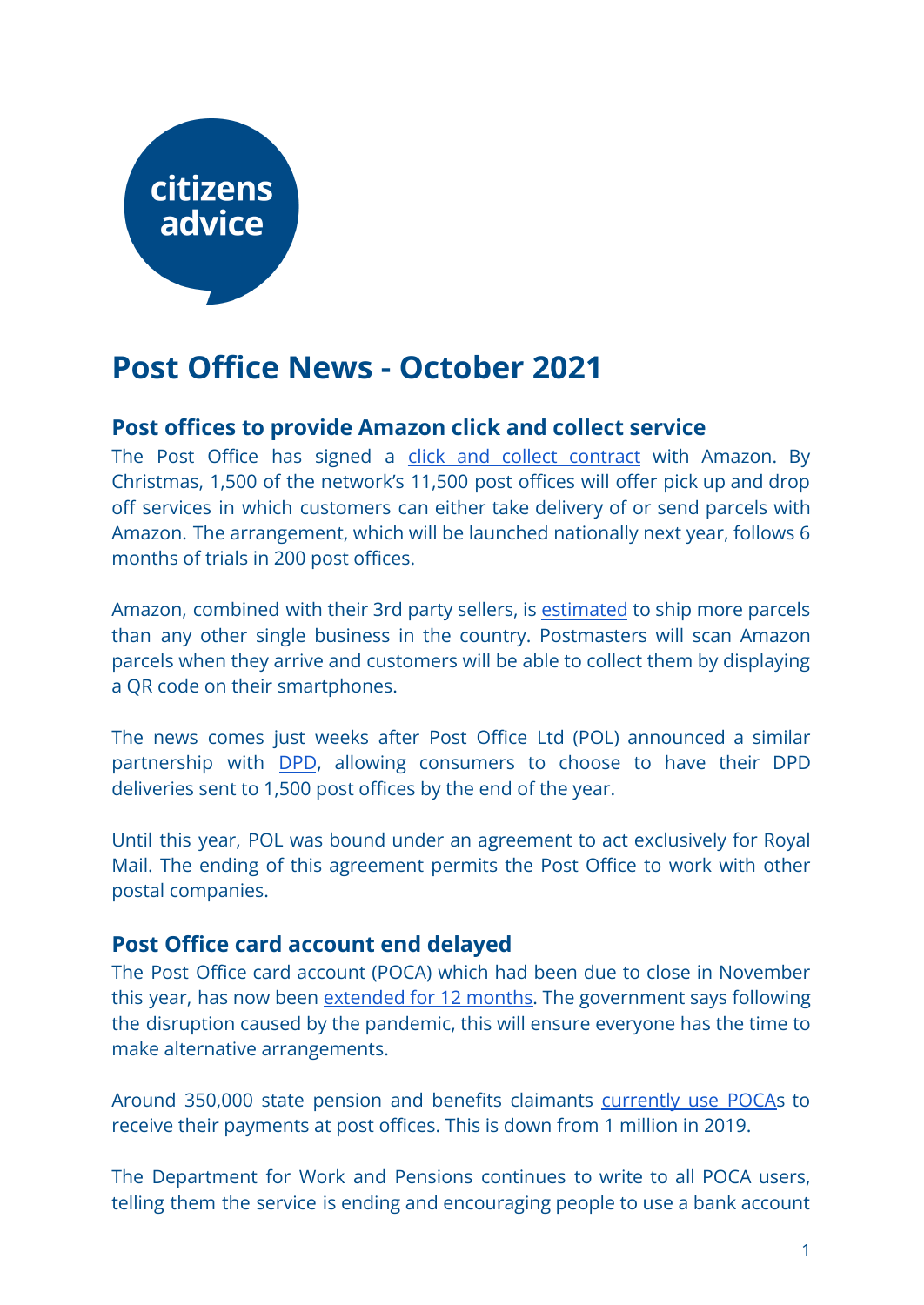for their payments.

People who are unable to use a bank account can use the Payment Exception Service which is provided by vouchers either on a card, text message or a pdf attachment in an email. The voucher contains a barcode that can be scanned at post office counters and PayPoint outlets to exchange for cash.

#### **Post Office asks for fee rise from banks**

POL has asked banks for an additional £200m, as part of the next 3-year Banking Framework agreement, according to [reports.](https://www.thetimes.co.uk/article/post-office-asks-banks-for-200m-more-in-new-deal-for-their-customers-to-access-cash-fkqrrbx2v) The agreement enables consumers to access their cash and everyday banking services at post offices. In the current deal, which ends in December 2022, banks pay £600m.

The Post Office reportedly also wants to form a longer-term 10 year agreement with the banks. It is argued that a long-term arrangement could avoid the uncertainty of more frequent negotiations between POL and the banks.

The negotiation takes place in the context of ongoing bank closures - including [over](https://www.which.co.uk/money/banking/switching-your-bank/bank-branch-closures-is-your-local-bank-closing-a28n44c8z0h5) 400 TSB, Santander, HSBC and Barclays branches this year. HM Treasury has been [consulting](https://www.gov.uk/government/consultations/access-to-cash-consultation) on the government's legislative process for protecting access to cash.

A range of [organisations](https://nfsp.org.uk/news/view?name=nfsp-signs-open-letter-to-rishi-sunak) representing small businesses and consumers including the Association of Convenience Stores and Federation of Small Businesses - have signed an open letter to Chancellor Rishi Sunak. The letter renews calls for a mandatory [requirement](https://www.acs.org.uk/press-releases/trade-and-industry-bodies-call-government-protect-access-cash) on banks to provide Post Office access. Currently provision is voluntary for the banks.

The latest Citizens Advice research shows almost 1 in 3 people used Post Office banking services during the last 12 months. Our previous [research](https://www.citizensadvice.org.uk/about-us/our-work/policy/policy-research-topics/post-policy-research-and-consultation-responses/post-policy-research/banking-on-it-how-well-are-post-offices-delivering-cash-and-banking-services/) also shows 1 in 5 small businesses uses Post Office banking.

#### **Scottish Spar post offices to close by November**

In June Spar Scotland announced the [decision](https://www.bbc.co.uk/news/uk-scotland-south-scotland-57412410) to close 31 of its 48 instore Post Office counters. Many have already closed and all are due to shut by mid-November. The move has been widely criticised by local people, councillors and MSPs who [say](https://www.pressandjournal.co.uk/fp/news/aberdeen/3494594/shop-boss-slammed-after-claiming-post-office-closures-best-decision-for-many-years/) the closures could be "catastrophic" for some communities.

Spar Scotland's chief executive reportedly said the strategy of closing loss-making Post Office counters and replacing them with higher margin food to go is [backed by shop managers.](https://www.thecourier.co.uk/fp/business-environment/business/2599640/spar-shop-managers-welcome-post-office-closure-decisions-says-company-boss/)